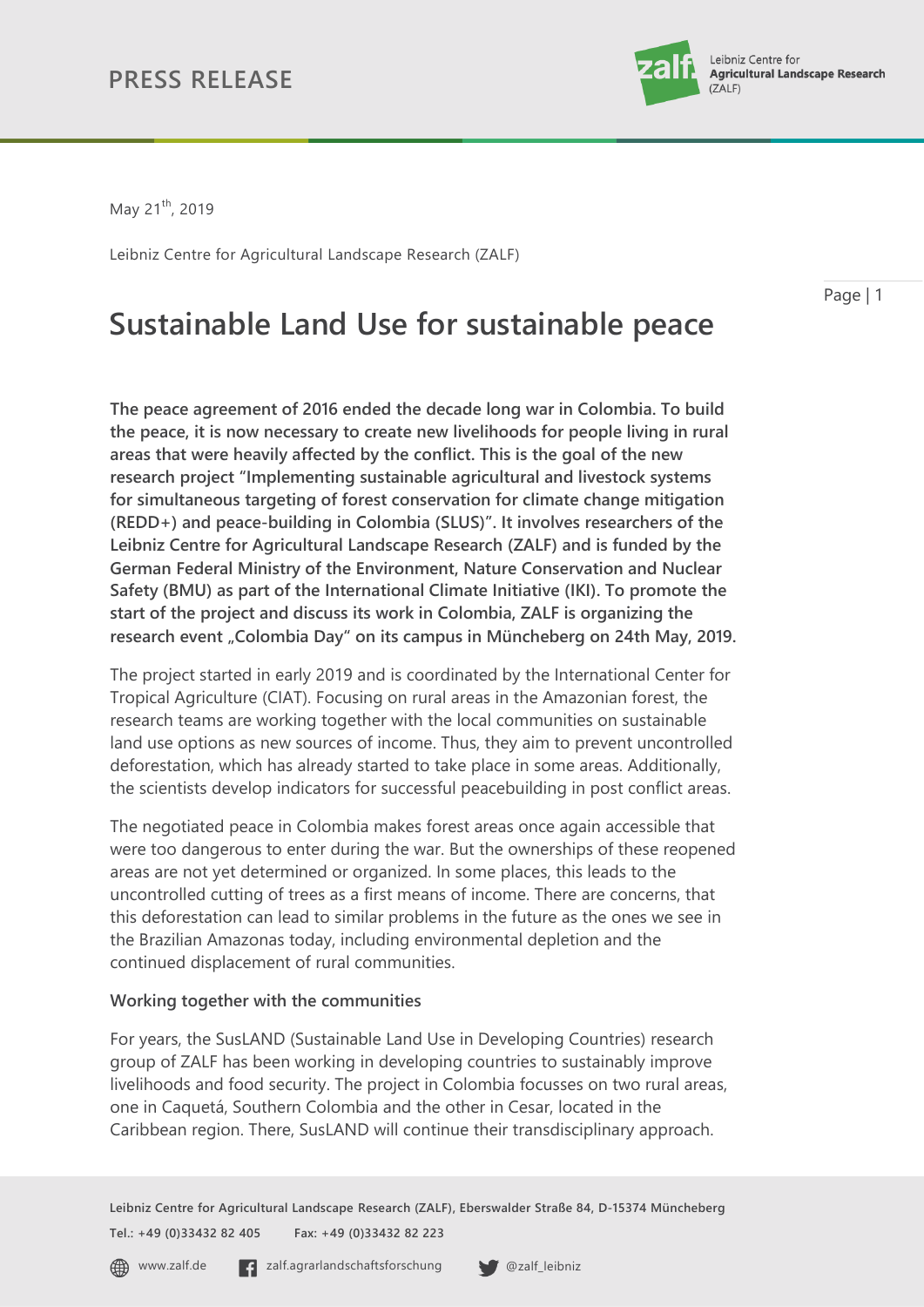"This means we directly involve all relevant local stakeholders right from the beginning of the project", says Dr. Michelle Bonatti of ZALF. "We will work on hands-on solutions to build up sustainable means of agriculture, including test runs with different crops and cultivars, soil sampling but also the analyses of the whole value chain to make sure, there is a stable market for the produced goods", Bonatti adds. The emphasis will be on reintegrating native cultivars, such as cacao, formerly established systems of land use and knowledge, that may have been lost in the times of conflict.

### **Indicators for successful peacebuilding**

Another aim of the project is to develop indicators on how to sustainably establish peace in conflict areas. Through research, on how measures such as mitigation and economic integration contribute to solidifying the peace process, the project team aim to create a guideline to keep other critical regions in the world from falling back into violent conflicts.

#### **"Colombia Day" at ZALF**

To promote the start of the project, the SusLAND team is organizing a "Colombia Day" at ZALF campus in Müncheberg, Germany on 24th May, 2019. The programme includes the keynotes "Food Security, Sustainability and Peace: Can we have it all?" by Prof. Tilman Brück of Leibniz institute of vegetable and ornamental crops (IGZ) and "Uncertainties surrounding Payments for Watershed Services: Case studies from Colombia" by Prof. Tobias Krüger of Humboldt University, as well as presentations by the ZALF researchers and their partners from the Universidad Nacional de Bogota, Colombia.

For more information and registration go to: <http://www.zalf.de/en/aktuelles/veranstaltungen/Pages/default.aspx>

### **Funding notice:**

This project is part of the International Climate Initiative (IKI). The Federal Ministry for the Environment, Nature Conservation and Nuclear Safety (BMU) supports this initiative on the basis of a decision adopted by the German Bundestag.

Page | 2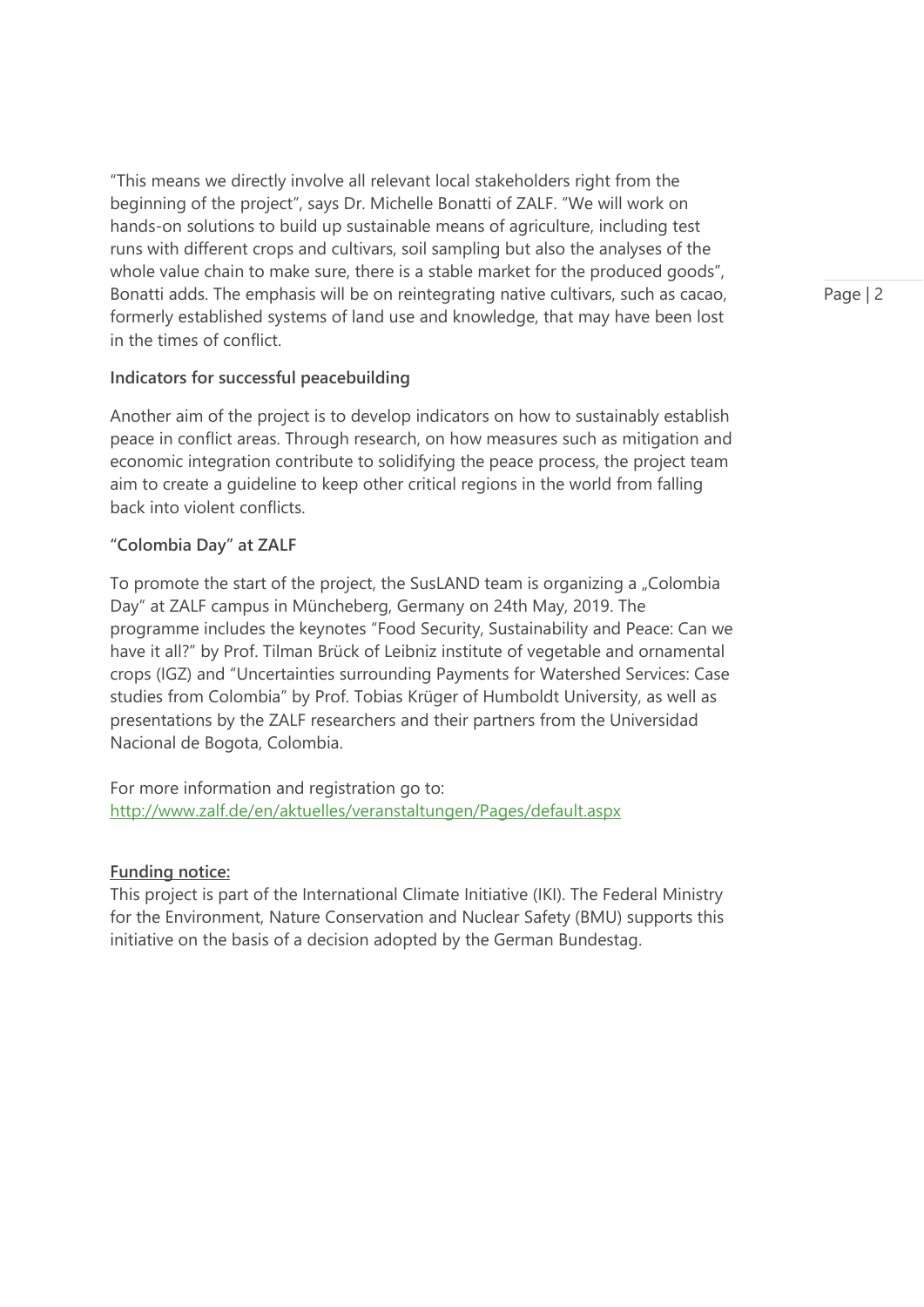

**The project SLUS focusses on rural areas in Colombia that are now save to enter again after decades of civil war. | Source: © Hector Morales | Picture in color and print quality[: http://www.zalf.de/en/aktuelles/Pages/default.aspx](http://www.zalf.de/en/aktuelles/Pages/default.aspx)**

### **Press contact:**

Hendrik Schneider Head of press and public relations Phone: + 49 (0) 33432 82-405 Mobile: + 49 (0) 151 405 455 00 email: [public.relations@zalf.de](mailto:public.relations@zalf.de)

### **Scientific contact:**

Dr. Michelle Bonatti Research Area 2 "Land Use and Governance"

email: michelle.bonatti@zalf.de

#### **Scientific contact:**

PD Dr. Stefan Sieber Head of Working Group "Sustainable Land Use in Developing Countries"

email: [stefan.sieber@zalf.de](mailto:stefan.sieber@zalf.de) Web: https://susland.zalf.de

Page | 3